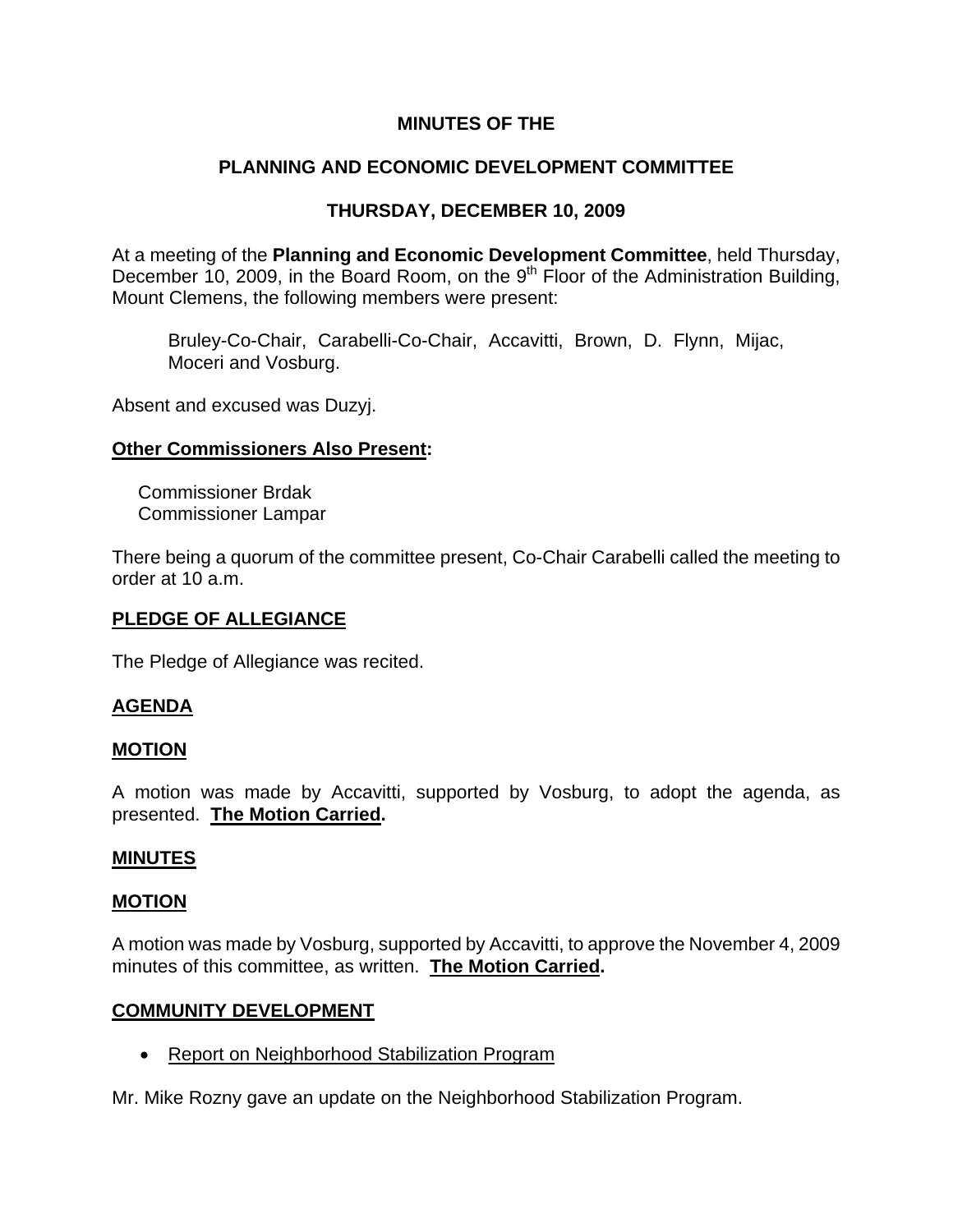The following commissioners spoke: Carabelli and Bruley.

# **MOTION**

A motion was made by Brown, supported by Vosburg, to receive and file the report on the Neighborhood Stabilization Program. **The Motion Carried.** 

## **ECONOMIC DEVELOPMENT**

A) Report on Sterling Heights Assembly Plant

Mr. Stephen Cassin informed commissioners that Mr. Luke Bonner, Economic Development Manager from the City of Sterling Heights, has the flu and would like to be on the agenda in January. There were no objections.

- B) Update on FastTrac to the Future
- Mr. Don Morandini gave an update on the FastTrac Program.

The following commissioner spoke: Vosburg.

## **MOTION**

A motion was made by Vosburg, supported by Moceri, to receive and file the report on the FastTrac Program. **The Motion Carried.** 

### **COMMUNITY PLANNING**

A) Update on Countywide Trail Program

Mr. John Crumm gave an update on the Countywide Trail Program. During his verbal presentation, he noted that they are looking to do a bike day in May.

The following commissioner spoke: Carabelli.

## **MOTION**

A motion was made by Mijac, supported by Vosburg, to receive and file the report on the Countywide Trail Master Plan. **The Motion Carried.** 

B) Report on 2010 University of Michigan Student Projects

Two handouts were distributed.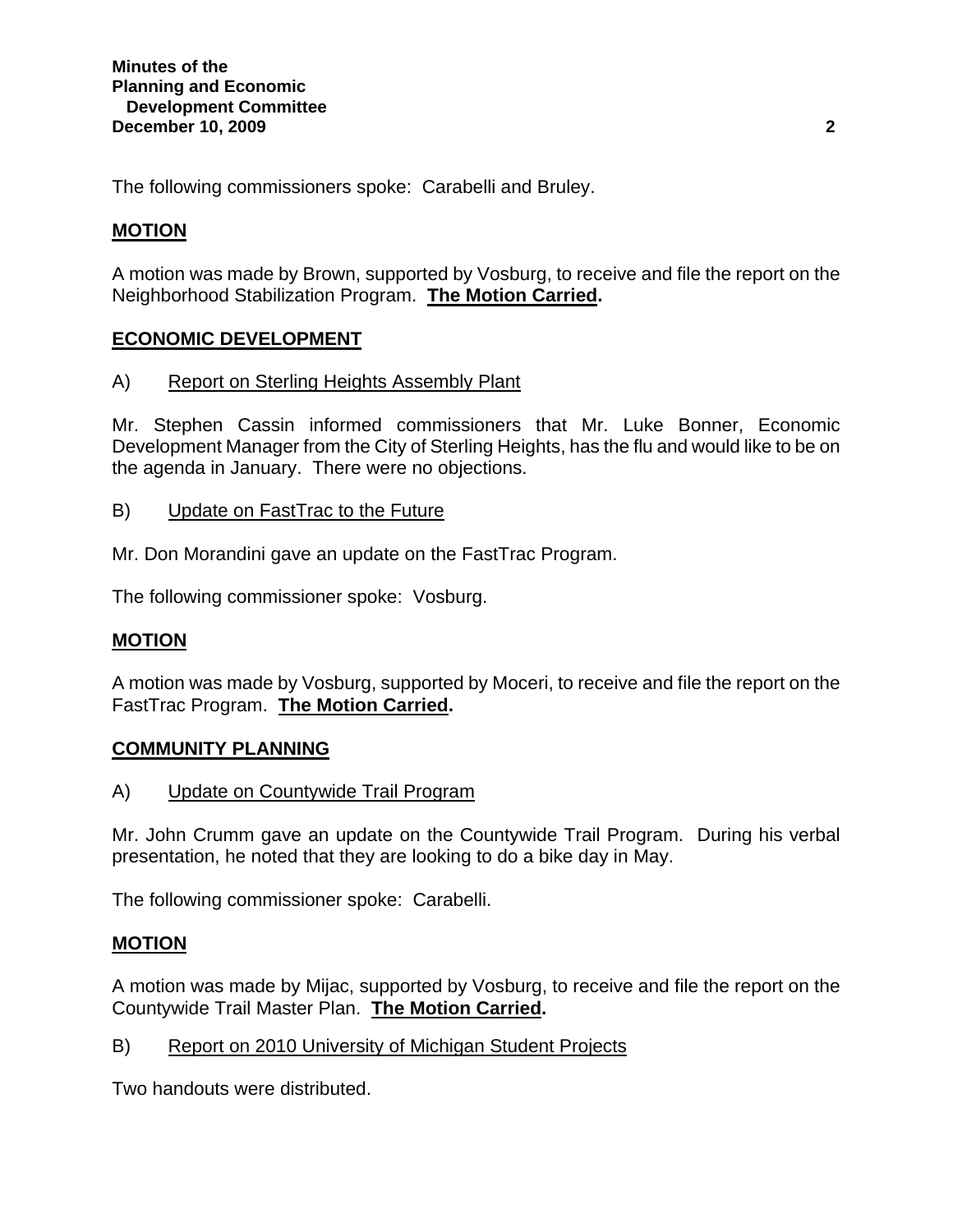Mr. JohnPaul Rea gave a PowerPoint presentation entitled "University of Michigan U.P. 505 Student Practicum Projects."

## **MOTION**

A motion was made by Mijac, supported by D. Flynn, to receive and file the report on the 2010 University of Michigan Urban Planning Student Projects. **The Motion Carried.** 

## **ENVIRONMENTAL**

• Schedule Brownfield Public Hearing for Chesterfield Towne Center

# **COMMITTEE RECOMMENDATION – MOTION**

A MOTION WAS MADE BY MIJAC, SUPPORTED BY VOSBURG, TO RECOMMEND THAT THE BOARD OF COMMISSIONERS SCHEDULE A PUBLIC HEARING TO RECEIVE COMMENT ON THE ADOPTION OF THE PROPOSED AMENDMENT TO THE MACOMB COUNTY BROWNFIELD PLAN FOR CHESTERFIELD TOWNSHIP, UNDER THE MACOMB COUNTY BROWNFIELD REDEVELOPMENT AUTHORITY, SUBJECT TO THE MACOMB COUNTY BROWNFIELD REDEVELOPMENT AUTHORITY RECEIVING THE CONCURRENCE OR APPROVAL OF THE CHESTERFIELD TOWNE CENTER BROWNFIELD REDEVELOPMENT PLAN PRIOR TO THE PUBLIC HEARING. **THE MOTION CARRIED.** 

## **MARKETING & PROMOTION**

• Report and Distribution of Macomb "Chinese" Brochures

A copy of the booklet was distributed.

## **MOTION**

A motion was made by Mijac, supported by D. Flynn, to receive and file the report on Macomb County Chinese Brochures.

Ms. Maria Zardis held up the booklet which is the newest piece developed by the Planning and Economic Development Department. The booklet recently traveled with the Macomb Community Economic Partnership on the trip to China.

The following commissioners spoke: Vosburg, Mijac, Brown and Bruley.

Co-Chair Carabelli called for a vote on the motion and **The Motion Carried.**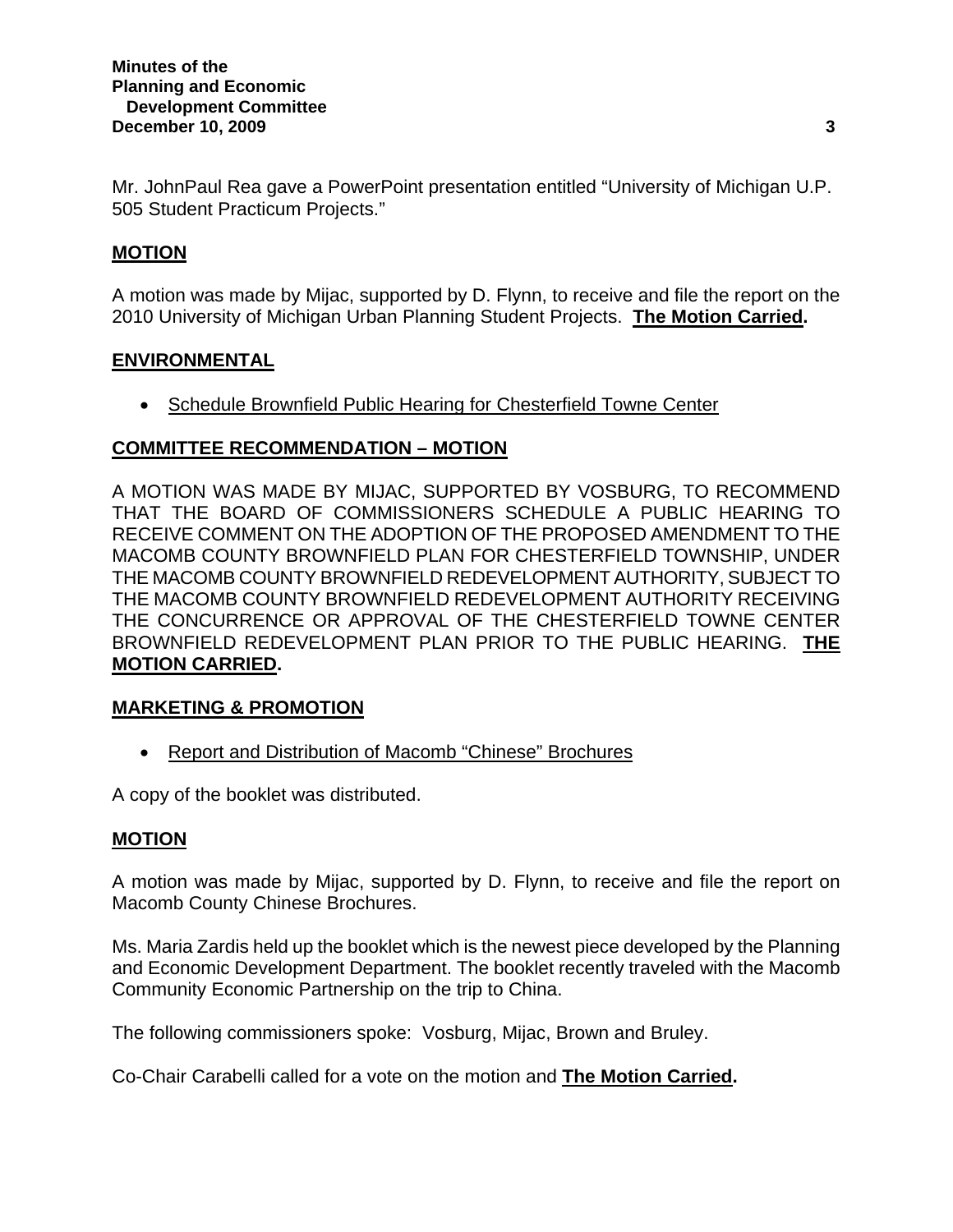## **TOURISM**

• No Report

Co-Chair Carabelli moved on to the next agenda item.

## **ADMINISTRATIVE**

• Update on Departmental Staffing

Mr. Cassin gave a brief update on his departmental staffing.

### **MOTION**

A motion was made by Vosburg, supported by Mijac, to receive and file the update on departmental staffing. **The Motion Carried.** 

### **REGIONAL PARTNERSHIPS**

• Resolution of Support for Resource Conservation and Development Council

## **COMMITTEE RECOMMENDATION – MOTION**

A MOTION WAS MADE BY D. FLYNN, SUPPORTED BY BROWN, TO RECOMMEND THAT THE BOARD OF COMMISSIONERS ADOPT A RESOLUTION OF SUPPORT OF THE APPLICATION FOR OFFICIAL DESIGNATION OF THE SOUTHEAST MICHIGAN RESOURCE CONSERVATION AND DEVELOPMENT COUNCIL AREA FOR PROGRAM ASSISTANCE FROM USDA. **THE MOTION CARRIED.** 

## **ECONOMIC DEVELOPMENT EVENTS**

- January 13 Starting a Business
- January 14 Financing Roundtable
- January 20 Business Legal Issues<br>• February 10 Fundamentals of Startin
- **Fundamentals of Starting a Business**
- February 17 Writing a Business Plan
- Spring 2010 Automation Alley Global Trade Education Program

## **MOTION**

A motion was made by Vosburg, supported by Moceri, to receive and file the report on upcoming events.